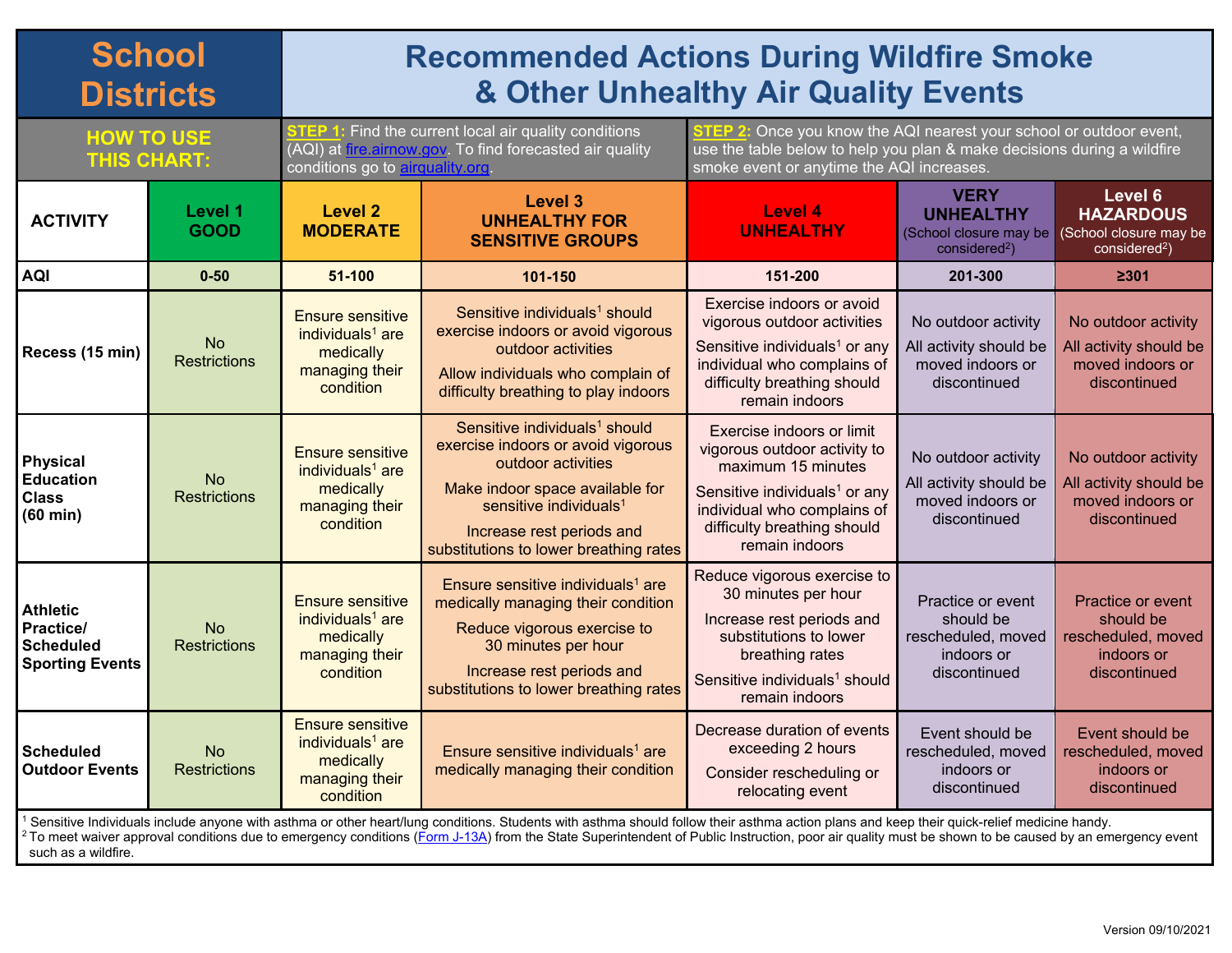## **Businesses** Recommended Actions & Regulatory Requirements During<br>Mildfire Smoke & Unhealthy Air Quality Events **Wildfire Smoke & Unhealthy Air Quality Events HOW TO USE THIS CHART: STEP 1:** Find the current local air quality conditions (AQI) at [fire.airnow.gov.](https://fire.airnow.gov/) To find forecasted air quality conditions go to [airquality.org.](http://www.airquality.org/) **STEP 2:** Once you know the AQI nearest your business, use the table below to help you plan and make decisions during a wildfire smoke event. Please note, **BOLDED TEXT** denotes regulatory requirements; all other items are recommended actions. Refer to regulations for complete information. **ACTIVITY Level 1 GOOD Level 2 MODERATE Level 3 UNHEALTHY FOR SENSITIVE GROUPS Level 4 UNHEALTHY Level 5 VERY UNHEALTHY Level 6 HAZARDOUS AQI 0-50 51-100 101-150 151-200 201-300 ≥301 Landscaping Activities** No additional recommended actions No additional recommended actions Limit leaf blower use **(check local ordinances for use restrictions1 )** Limit landscaping activities Prohibit leaf blower use **(check local ordinances for use restrictions1 )** Discontinue all landscaping activities until AQI returns to Level 3 or less Prohibit leaf blower use **(check local ordinances for use restrictions1 )** Discontinue all landscaping activities until AQI returns to Level 3 or less Prohibit leaf blower use **(check local ordinances for use restrictions1 )** Discontinue all landscaping activities until AQI returns to Level 3 or less **Activities that create dust emissions Prevent dust per Air District [Rule 403](http://www.airquality.org/ProgramCoordination/Documents/rule403.pdf) Prevent dust per Air District [Rule 403](http://www.airquality.org/ProgramCoordination/Documents/rule403.pdf) Prevent dust per Air District [Rule 403](http://www.airquality.org/ProgramCoordination/Documents/rule403.pdf) Prevent dust per Air Distric[t Rule 403](http://www.airquality.org/ProgramCoordination/Documents/rule403.pdf)** Discontinue all activities until AQI returns to Level 4 or less; at minimum **prevent dust per Air District [Rule 403](http://www.airquality.org/ProgramCoordination/Documents/rule403.pdf)** Discontinue all activities until AQI returns to Level 4 or less; at minimum **prevent dust per Air District [Rule](http://www.airquality.org/ProgramCoordination/Documents/rule403.pdf)  [403](http://www.airquality.org/ProgramCoordination/Documents/rule403.pdf) Outdoor Work Activities / Employee Safety Establish wildfire communication plan2 Train employees on Cal/OSHA Wildfire Smoke Standards2 Monitor AQI forecast to help plan work activities2 Monitor AQI forecast to help plan work activities2 Provide air quality info**  to employees<sup>2</sup> Sensitive groups should consider wearing N95 **Reduce employee exposure to smoke2 If exposure can't be reduced, provide N95 masks for voluntary use2** Everyone should consider **Reduce employee exposure to smoke2 If exposure can't be reduced, provide N95 masks for voluntary use2** Everyone should consider **Reduce employee exposure to smoke2 If exposure can't be reduced, provide N95 masks for voluntary use2 Require employees wear**

[City of Sacramento Code section 8.70;](https://www.cityofsacramento.org/Community-Development/Code-Compliance/Programs/Portable-Blowers) review ordinance for full requirements

No additional recommended actions

No additional recommended actions

**Indoor Work3 Activities / Employee Safety**

<sup>2</sup> Cal/OSHA Regulation to protect employees from smoke during wildfire events (<u>§5141.1 Protection from Wildfire Smoke</u>); review regulation for full requirements. During certain health crises, N95 masks may be in short supply and/or reserved for healthcare personnel; follow state and local guidance on allowed alternatives for respiratory protective equipment. <sup>3</sup> Information on indoor air quality can be found here:<https://www.epa.gov/indoor-air-quality-iaq/wildfires-and-indoor-air-quality-iaq>

wearing N95 masks

Check nearby AQI levels a[t fire.airnow.gov](https://fire.airnow.gov/) to determine work activities wearing N95 masks

Create cleaner air workspace or consider telework for employees

masks

Monitor AQI forecast to help plan work activities Provide air quality information to employees **N95 masks at AQI >5002**

Create cleaner air workspace or consider telework for employees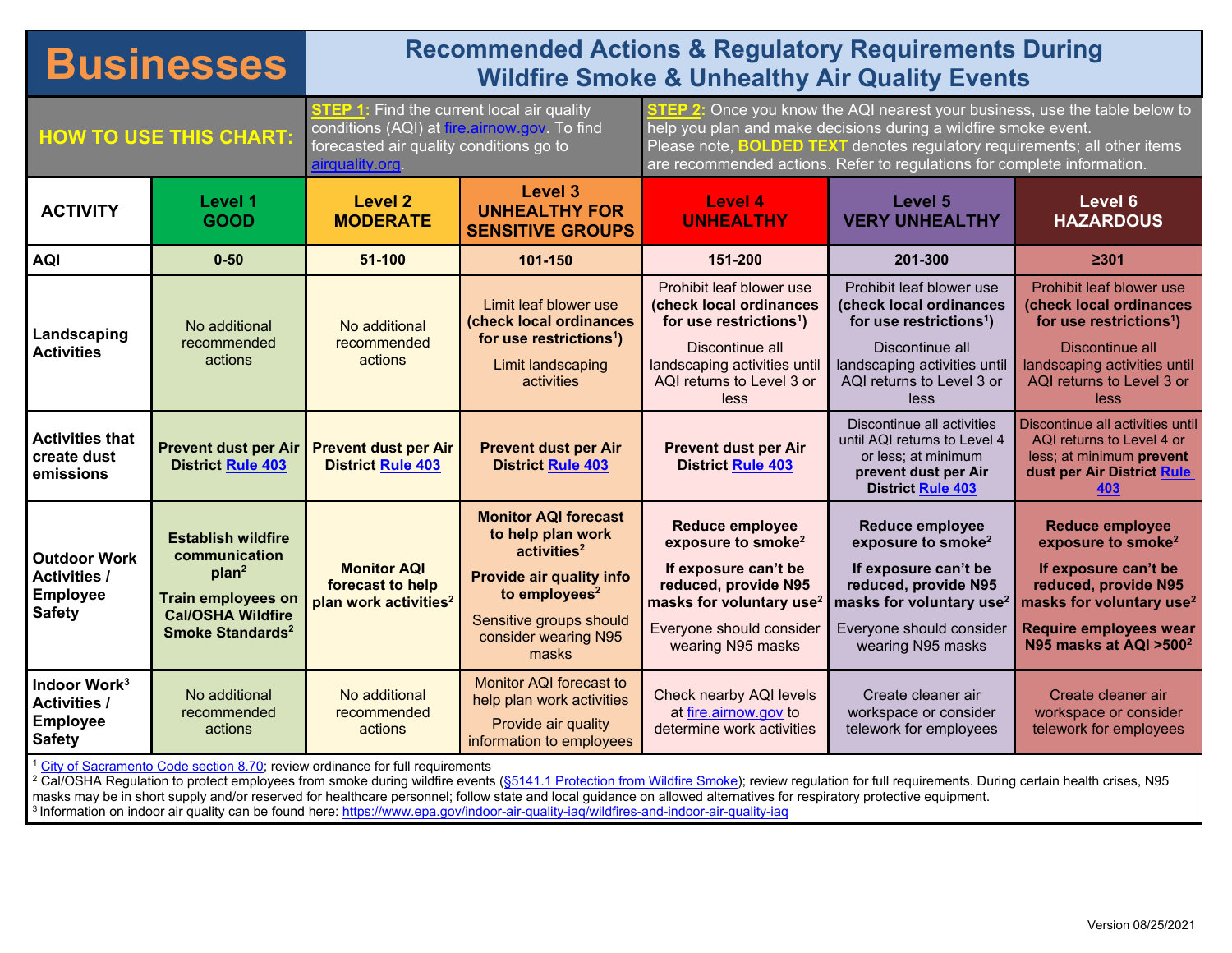| <b>General Public</b>                                                                                                                                                                                                                                                                                                                                                                                    |                                | <b>*DRAFT* Recommended Actions During Wildfire Smoke</b><br>& Other Unhealthy Air Quality Events                                                                                                                                                                                                                                                           |                                                                                                                                                                                                                                                                                                                          |                                                                                                                                                                                                                                                                                                    |                                                                                      |                                                                                   |  |  |
|----------------------------------------------------------------------------------------------------------------------------------------------------------------------------------------------------------------------------------------------------------------------------------------------------------------------------------------------------------------------------------------------------------|--------------------------------|------------------------------------------------------------------------------------------------------------------------------------------------------------------------------------------------------------------------------------------------------------------------------------------------------------------------------------------------------------|--------------------------------------------------------------------------------------------------------------------------------------------------------------------------------------------------------------------------------------------------------------------------------------------------------------------------|----------------------------------------------------------------------------------------------------------------------------------------------------------------------------------------------------------------------------------------------------------------------------------------------------|--------------------------------------------------------------------------------------|-----------------------------------------------------------------------------------|--|--|
| <b>HOW TO USE</b><br><b>THIS CHART:</b>                                                                                                                                                                                                                                                                                                                                                                  |                                | <b>STEP 1:</b> Find the current local air quality conditions (AQI) at<br>fire.airnow.gov. To find forecasted air quality conditions go to<br>airquality.org                                                                                                                                                                                                |                                                                                                                                                                                                                                                                                                                          | <b>STEP 2:</b> Once you know the AQI nearest your location, use the table<br>below to help you plan & make decisions during a wildfire smoke event<br>or anytime the AQI increases.                                                                                                                |                                                                                      |                                                                                   |  |  |
| <b>ACTIVITY</b>                                                                                                                                                                                                                                                                                                                                                                                          | Level 1<br><b>GOOD</b>         | <b>Level 2</b><br><b>MODERATE</b>                                                                                                                                                                                                                                                                                                                          | <b>Level 3</b><br><b>UNHEALTHY FOR</b><br><b>SENSITIVE GROUPS</b>                                                                                                                                                                                                                                                        | Level 4<br><b>UNHEALTHY</b>                                                                                                                                                                                                                                                                        | Level 5<br><b>VERY</b><br><b>UNHEALTHY</b>                                           | Level 6<br><b>HAZARDOUS</b>                                                       |  |  |
| <b>AQI</b>                                                                                                                                                                                                                                                                                                                                                                                               | $0 - 50$                       | 51-100                                                                                                                                                                                                                                                                                                                                                     | 101-150                                                                                                                                                                                                                                                                                                                  | 151-200                                                                                                                                                                                                                                                                                            | 201-300                                                                              | 2301                                                                              |  |  |
| General<br>Outdoor<br><b>Activity</b>                                                                                                                                                                                                                                                                                                                                                                    | No Suggested<br><b>Actions</b> | Sensitive individuals <sup>1</sup> should be<br>prepared to medically manage<br>their condition<br>Know where to go to get air quality<br>information so you can plan your<br>activities if conditions worsen                                                                                                                                              | Sensitive individuals <sup>1</sup> should stay<br>indoors or avoid vigorous outdoor<br>activities                                                                                                                                                                                                                        | Avoid vigorous outdoor activities<br>Sensitive individuals <sup>1</sup> or <i>any</i><br>individual having difficulty breathing<br>should remain indoors                                                                                                                                           | No outdoor activity<br>All activity should<br>be moved indoors<br>or discontinued    | No outdoor activity<br>All activity should be<br>moved indoors or<br>discontinued |  |  |
| <b>Exercise</b>                                                                                                                                                                                                                                                                                                                                                                                          | No Suggested<br><b>Actions</b> | Sensitive individuals <sup>1</sup> should be<br>prepared to medically manage<br>their condition<br>Know where to go to get air quality<br>information so you can plan your<br>activities if conditions worsen                                                                                                                                              | Sensitive individuals <sup>1</sup> should<br>exercise indoors or avoid vigorous<br>exercise activities<br>Increase rest periods and lower<br>breathing rates<br>Reduce vigorous exercise to<br>30 minutes per hour or less                                                                                               | Exercise indoors or limit vigorous<br>exercise activity to maximum 15<br>minutes<br>Sensitive individuals <sup>1</sup> or any<br>individual having difficulty breathing<br>should remain indoors                                                                                                   | No outdoor<br>exercise<br>All activity should<br>be moved indoors<br>or discontinued | No outdoor exercise<br>All activity should be<br>moved indoors or<br>discontinued |  |  |
| <b>Indoor Air</b><br>Quality                                                                                                                                                                                                                                                                                                                                                                             | No Suggested<br><b>Actions</b> | Sensitive individuals <sup>1</sup> should be<br>prepared to medically manage<br>their condition<br><b>Understand and maintain HVAC</b><br>system to reduce smoke indoors<br>Install & keep high-efficiency filters<br>on hand<br>Consider purchasing a certified<br>portable air cleaner <sup>2</sup> to help<br>improve indoor air quality when<br>needed | Sensitive individuals consider<br>using a portable air cleaner to<br>reduce indoor air pollution<br>Don't use products that increase<br>indoor air pollution (candles,<br>cleaners, air fresheners)<br>Reduce activities that create more<br>dust (frying foods, vacuuming)<br>Follow previous guidance under<br>Level 2 | Run HVAC system on recirculate<br>mode to reduce smoke indoors<br>Keep doors and windows closed<br>Change dirty filters as needed<br>Create a clean air space at home<br>(use a certified portable air cleaner <sup>2</sup><br>or DIY air cleaner)<br>Follow previous guidance under<br>Levels 2-3 | Follow previous<br>guidance under<br>Levels 2-4                                      | <b>Follow previous</b><br>guidance under<br>Levels 2-4                            |  |  |
| N95 Mask<br><b>Use</b>                                                                                                                                                                                                                                                                                                                                                                                   | No Suggested<br><b>Actions</b> | Keep N95 masks on hand in case<br>air quality worsens and you must<br>go outside                                                                                                                                                                                                                                                                           | Sensitive individuals should<br>consider using N95 masks only if<br>you must go outside; other health<br>conditions and breathing rates<br>should be monitored                                                                                                                                                           | Use an N95 mask if you must go<br>outside & monitor other health<br>conditions and breathing rates                                                                                                                                                                                                 | Use an N95 mask<br>if you must go<br>outside & monitor<br>health conditions          | Use an N95 mask if<br>you must go outside<br>& monitor health<br>conditions       |  |  |
| Sensitive Individuals include anyone with asthma or other heart/lung conditions. Those with asthma should follow their asthma action plans and keep their quick-relief medicine handy.<br><sup>2</sup> The California Air Resources Board certifies portable air cleaners. Before you purchase, check to make sure it is certified here: https://ww2.arb.ca.gov/list-carb-certified-air-cleaning-devices |                                |                                                                                                                                                                                                                                                                                                                                                            |                                                                                                                                                                                                                                                                                                                          |                                                                                                                                                                                                                                                                                                    |                                                                                      |                                                                                   |  |  |